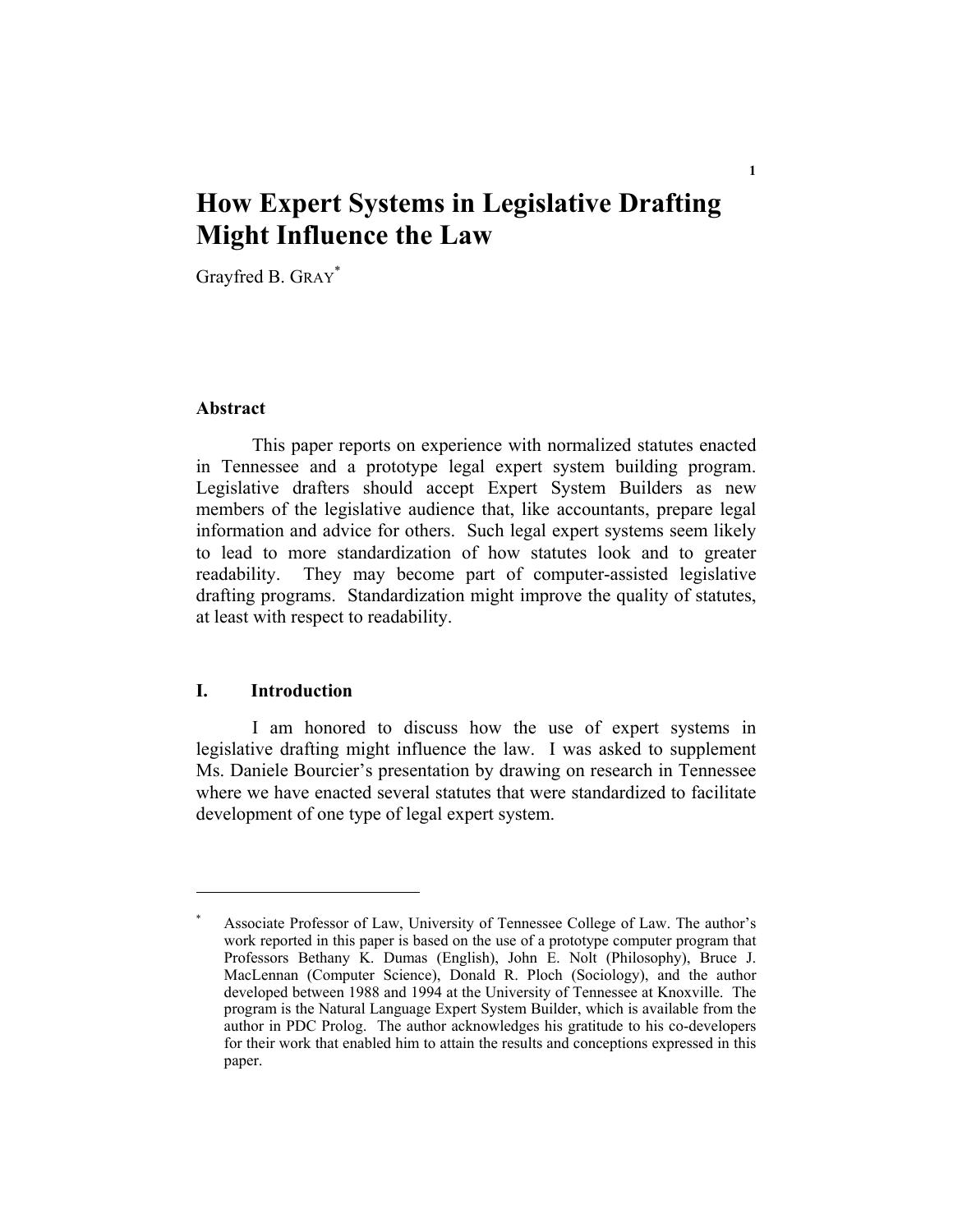For my purposes today I will define an expert system as a computer device, composed of a computer program and information, that helps a human being do or know something by providing the person information that the program, based on interaction between the person and the device, selects and manipulates in a way that looks like reasoning.<sup>1</sup> Greinke emphasizes the requirement of a high level of expertise to warrant the term "expert system." For this paper expertise is a relative matter to be measured against the system's audience's needs and its purposes. A legal expert system then is such a computer program coupled with legal information.

As with drafting statutes, there are times when a presentation requires the use of terms other than common ones. That is the case here where I will discuss three kinds of legal expert systems. So, I shall refer to them as follows:

- 1. Drafting System<sup>2</sup> means a legal expert system that helps legislative drafters write statutes.
- 2. Consultant System<sup>3</sup> means a legal expert system that informs or advises others after statutes are enacted.
- 3. Expert System Builder<sup>4</sup> means a legal expert system program that helps build Consultant Systems.

<sup>1</sup> This definition might be usefully compared to one attributed to Feigenbaum by Andrew Greinke, "Legal Expert Systems: A Humanistic Critique of Mechanical Legal Inference," **E Law**, at text for n. 16 (Nov. 1994), Address: Murdoch University Law School, PO Box 1014, Canning Vale, Western Australia, 6155, Phone : +61 09 360 2976, Email: elaw-editors@csuvax1.murdoch.edu.au *quoting* P. Harmon & D. King, **Expert Systems: Artificial Intelligence in Business** (John Wiley & Sons: New York, 1985) at 5.

<sup>2</sup> These systems are commonly referred to as computer-assisted legislative drafting systems as they are in the conference program for this session.

<sup>3</sup> These are commonly called simply legal expert systems.

<sup>4</sup> These systems are commonly called expert system shells.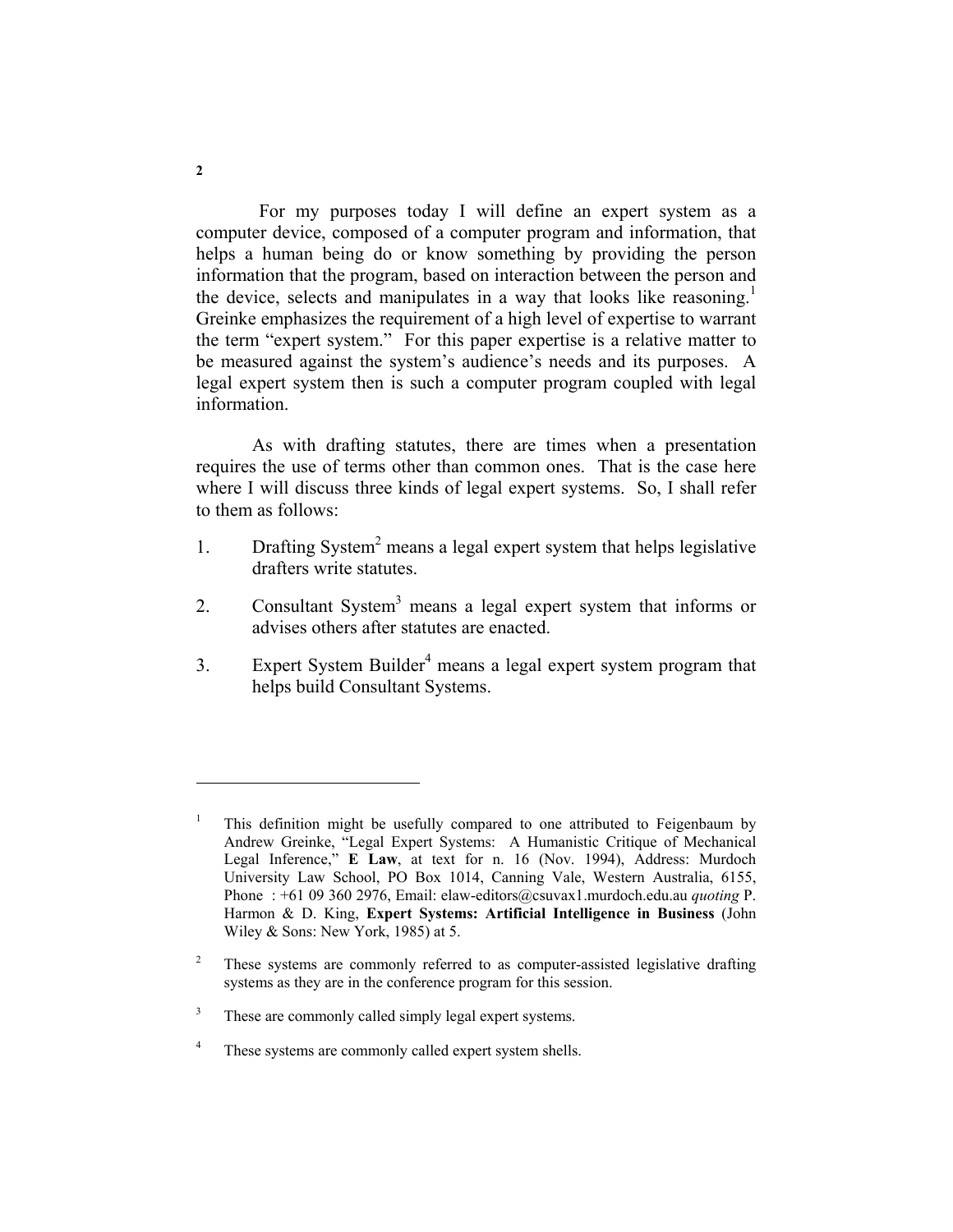Drafting System, Consultant System, and Expert System Builder are not standard terms in the field of expert systems. I hope they will reduce redundancy that might otherwise be a part of my remarks and make them easier to follow. This diagram illustrates some of the connections between the kinds of systems.

| Lawyer and Expert | Person seeks legal                           |
|-------------------|----------------------------------------------|
|                   | information from a                           |
| rulebase for a    | <b>Consultant System</b>                     |
|                   |                                              |
| >>                |                                              |
|                   | System Builder create a<br>Consultant System |

I make three assumptions about legislative drafting that I want to state.

- 1. Legislative drafters share an obligation with the legislature to write statutes that meet the accepted standards of communication of the public they address<sup>5</sup> and to make the law reasonably accessible to the public.
- 2. A legislative drafter's most challenging tasks are creating new language and structuring substantial legislation.
- 3. Consultant Systems will become a common medium through which the public, business, and government employees will learn the law and be guided in applying it.

I will describe a prototype rule-based legal Expert System Builder and the normalized form of statutes that it accepts, as enacted by the legislature, to build Consultant Systems. Then I will explore implications

<sup>5</sup> Reed Dickerson, **The Interpretation and Application of Statutes** (1975) (in the United States, there is a constitutional duty to make the laws reasonably accessible to the people) pp. 10-12. See an interesting review of different views on communicating with the public in Spring Yuen Ching Fung & Anthony Watson-Brown, **The Template: A Guide for the Analysis of Complex Legislation** (Institute of Advanced Legal Studies, University of London, 1994) §§ 3.1-3.8.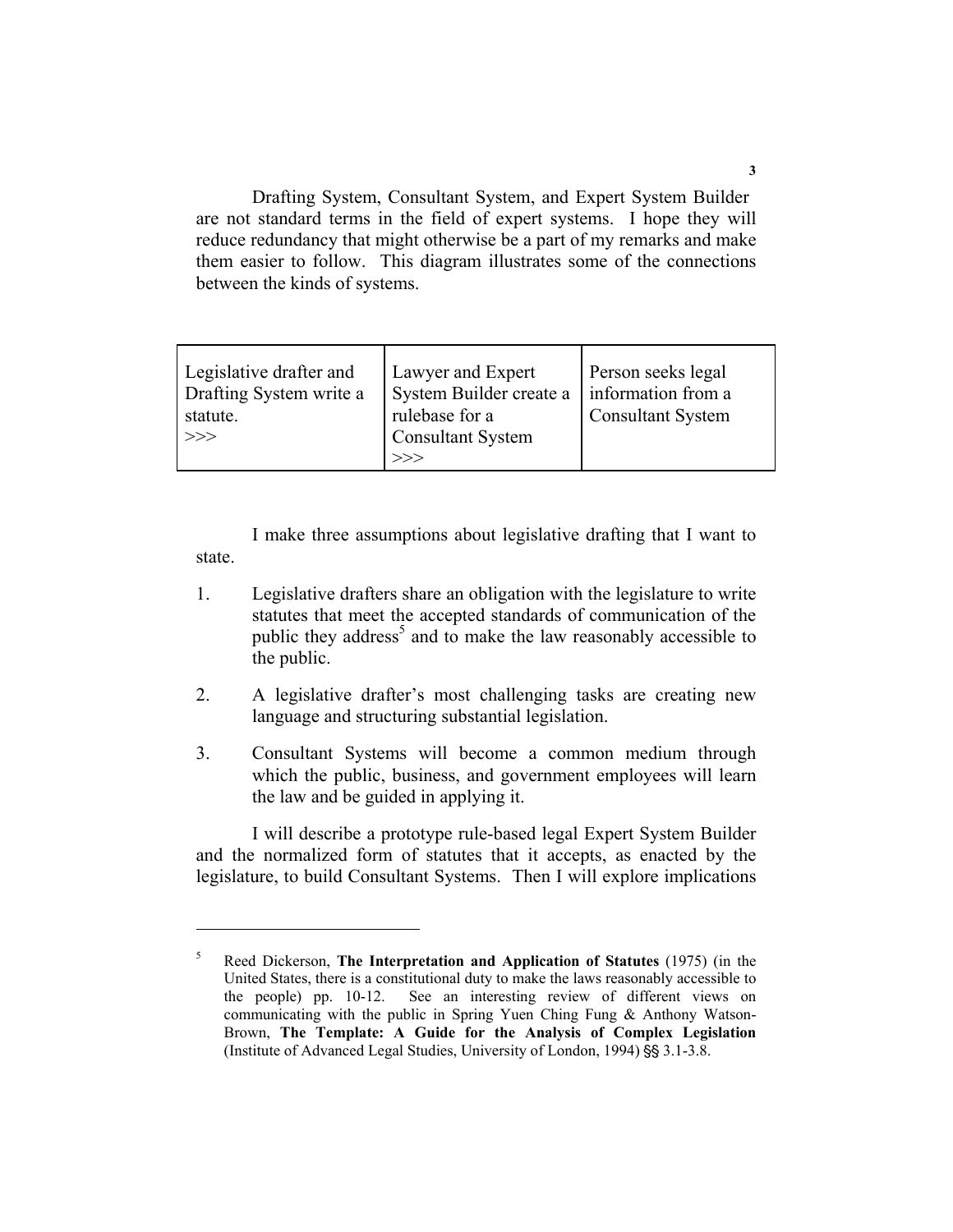of using such Expert System Builders for legislative drafters. Finally I will talk about how the use of a Drafting System could help a legislative drafter improve the readability the drafter might have achieved by writing the statutes to put them in an Expert System Builder.

I hope to show that two things are true. First, legislative drafters should accept Expert System Builders as new members of the legislative audience that, like accountants, prepare legal information and advice for others. Second, the kinds of expert systems that I will talk about seem likely to lead to more standardization of how statutes look and to greater readability.

Such standardization might improve the quality of statutes, at least with respect to readability. Drafting Systems may also make Consultant Systems less expensive to develop and maintain while making them more reliable. Eventually legislatures might even build Consultant Systems as a direct by-product of the enactment of statutes.

By way of caution, let me note that state legislatures in the United States do not appear to use Drafting Systems of the sophistication we are discussing. In 1995, the National Conference of State Legislatures reported the results of its survey of how legislative bills were drafted in the states. Though all of the states used computers and some reported using macros in wordprocessors, the report did not appear to include anything that was a Drafting System as I have defined that term.<sup>6</sup>

# **II. An Expert System Builder prototype and normalized statutes illustrate a step toward standardization of statutes**

The Natural Language Expert System Builder program (NLESB) is a prototype Expert System Builder developed in Tennessee. We designed it to enable lawyers to produce a Consultant System from legal rules expressed in normalized form<sup>7</sup> more easily than with other Expert System

<sup>6</sup> Table 5, Preparation of Bills, Statutes, and Journals (1995), **Guide to Legislative Information Technology**, National Conference of State Legislatures.

<sup>7</sup> Some of the reasons for requiring normalized input are illustrated in an article that reported on an experiment using statutes that had been adopted originally in normalized form. *See generally Preparing Enacted Normalized Statutes for an*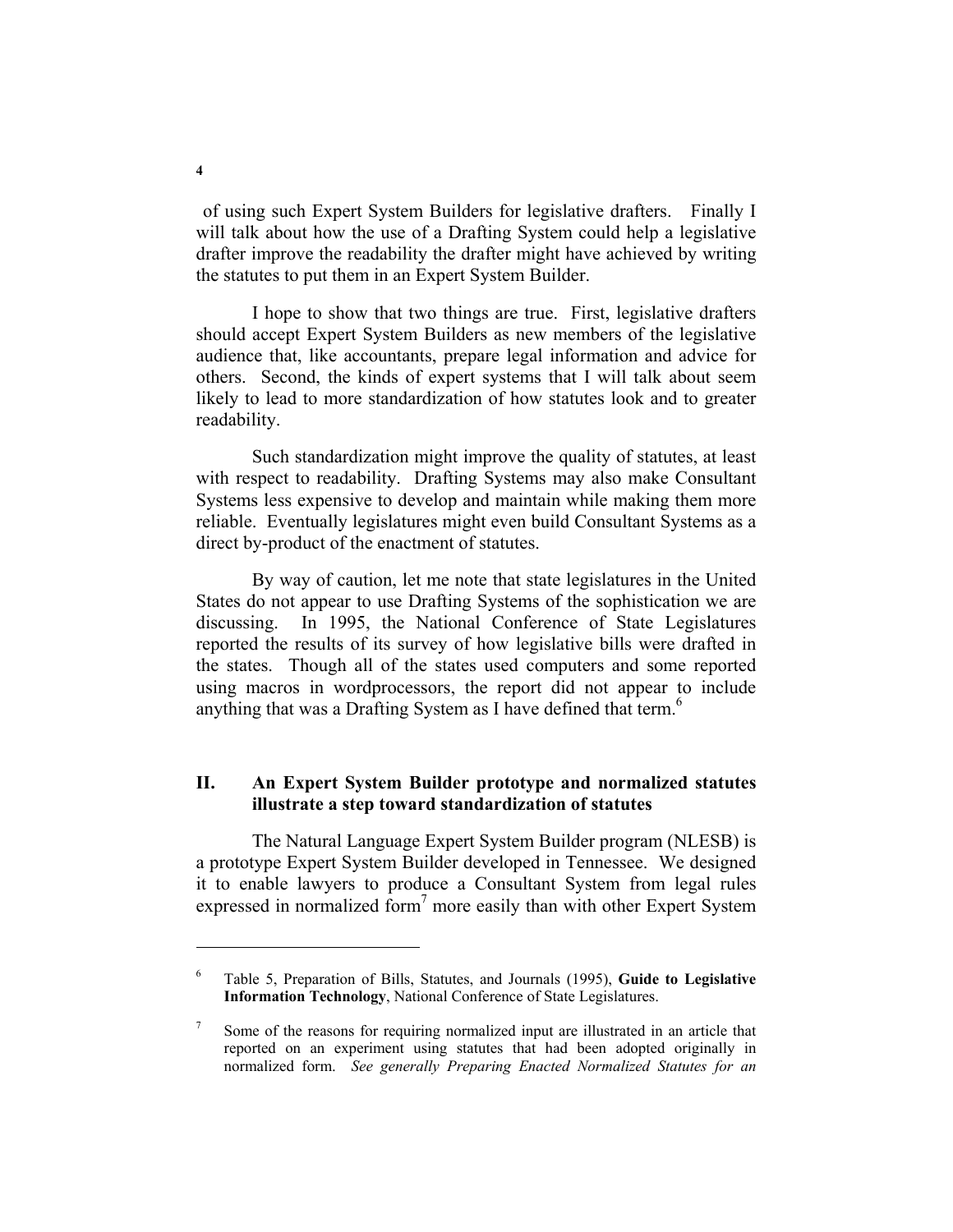Builders.<sup>8</sup> My co-researchers, professors Bethany K. Dumas, John E. Nolt, Bruce J. MacLennan, Donald R. Ploch of the University of Tennessee faculty and I developed the program. NLESB was given its name because it accepts rules and questions from users in natural language.<sup>9</sup> Indeed, all of the user's substantive communication with NLESB or a Consultant System built with it is either natural language or menu driven.

# **A. NLESB as an illustration of how expert systems may increase standardization of statutes**

NLESB's operation illustrates how Drafting Systems could help drafters and how expert systems might influence the law because NLESB requires a standardized form of legal rule to work with<sup>10</sup> and does things that might be useful in a Drafting System. While NLESB was not developed to be a Drafting System, a drafter could use it to improve the readability of proposed legal rules and, assuming a rulebase was prepared for it, to find legal rules that a drafter might want to take into account.

NLESB has the common capacities of an Expert System Builder program developed to meet the particular needs of lawyers as creators of

*Expert System,* 4 **CC-AI: J. Integrated Study of Artificial Intelligence, Cognitive Science and Applied Epistemology** 389 (1987) (Belgium).

8 For a description of an effort to put the enacted normalized statutes into a general purpose Expert System Builder program that was not designed for use by lawyers, see Grayfred B. Gray, *An Experiment with Normalized Statutes in an EMYCIN Expert System*, **Computer Power and Legal Language** (Charles Walter ed.) (Quorum 1988) (proceedings of the International Conference on Law and Technology, University of Houston Law School (1985)).

9 Normalized statutes, while more formally structured than many other natural language sentences, are natural English with rigorously consistent and consistently signaled syntax operators between its constituent propositions. The use of item labelling and outline indentation have been common in statutes for years.

In the development of NLESB we also discovered peculiarities of statutory logic. For details, see John E. Nolt, Grayfred B. Gray, Bruce J. MacLennan, and Donald R. Ploch *The Logic of Statutory Law*, 35 **Jurimetrics Journal** 121 (1995).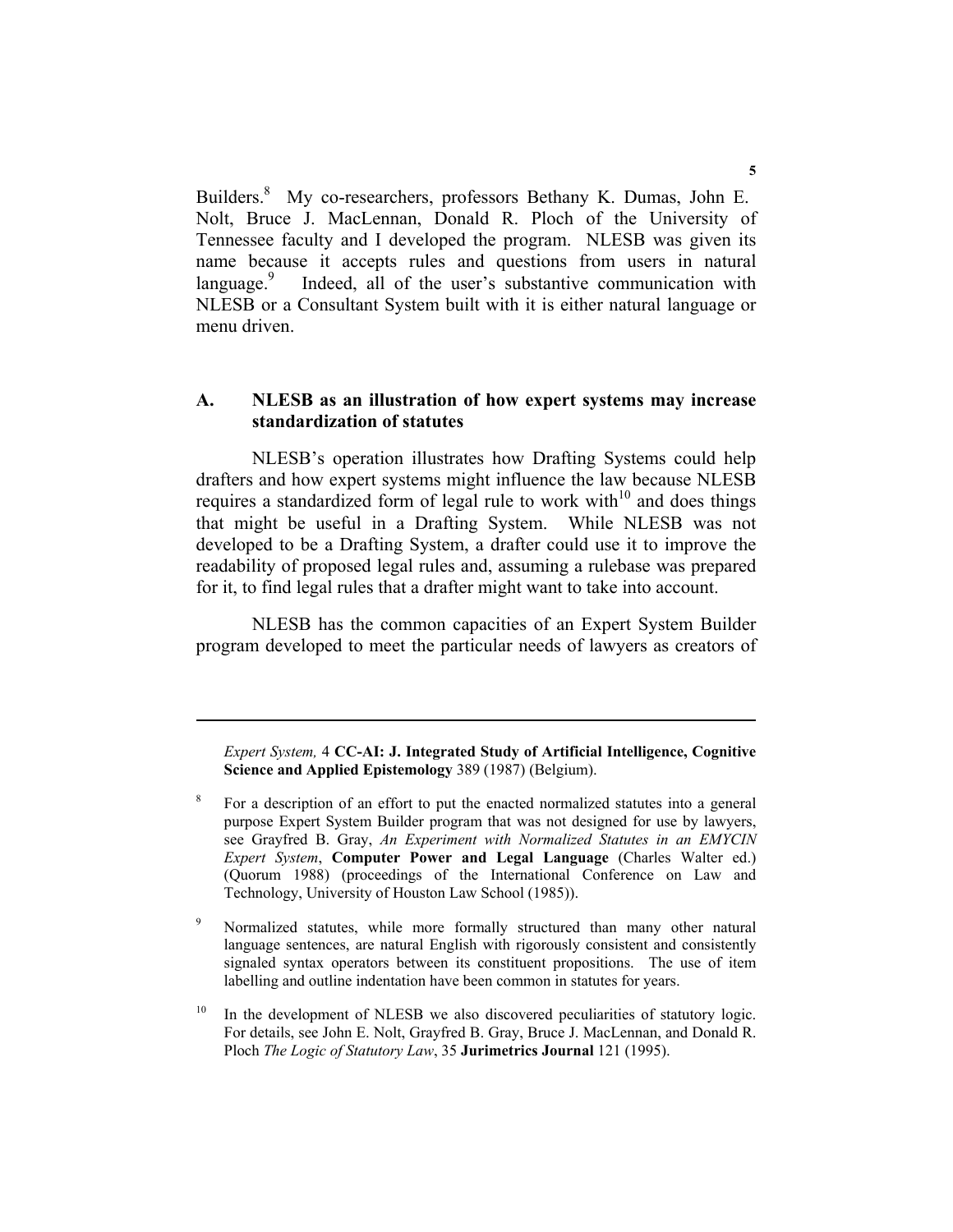Consultant Systems.11 Capacities could be added to NLESB to make it a useful Drafting System. A thesaurus, for example, would expand its searches for relevant rules.

NLESB builds the most rudimentary form of Consultant System, a rule-based system, one that draws inferences from rules constructed in the general form "IF (named conditions occur) THEN (these are the legal results)."<sup>12</sup>

An Expert System Builder's basic capacities are:

- 1. To take in legal knowledge in a structured form and create a database of the domain.
- 2. To help a person using the system improve the expression of legal knowledge by finding similar information, negation, and implicit information.
- 3. To draw inferences from its rules in response to queries posed by a person who uses the system and to query the person to get additional information needed to draw inferences.<sup>13</sup>
- 4. To explain, based on its rules, why it asks particular questions and how it derives its inferences.

#### **B. Statutes enacted in normalized form**

See, e.g., Grayfred B. Gray, John E. Nolt, Bruce J. MacLennan, and Donald R. Ploch*, The Logic of Statutory Law*, 35 **Jurimetrics Journal** 121 (1995).

<sup>&</sup>lt;sup>12</sup> Edwina L. Rissland, *Artificial Intelligence and Law: Stepping Stones to a Model of Legal Reasoning*, 99 **Yale L.J.** 1957, 1965-68 (1990) (a brief summary of the state of legal expert systems in 1990).

<sup>&</sup>lt;sup>13</sup> NLESB, acting as a Consultant System poses queries to a user by formulating them from its rules. That capacity is a singularly important aspect of Expert System Builder as part of the legislative audience. Converting a proposition into a question often reveals ways the proposition can be expressed better. Consequently, to consider the formulation of queries in drafting statutes can, by itself, lead to statutes that are easier to read and apply. NLESB shows a drafter immediately the questions that will come from the system's use of a proposed statute.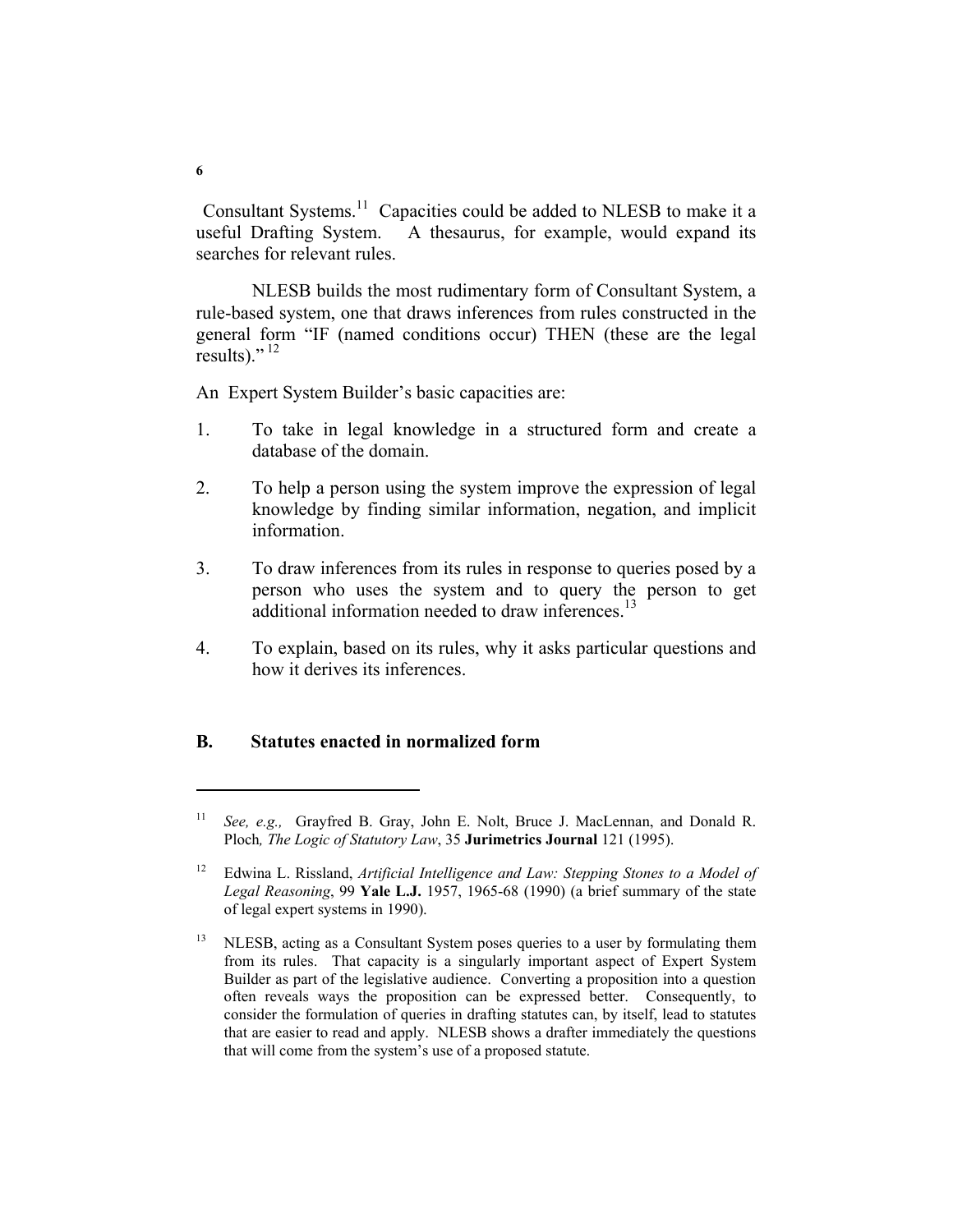Normalized statutes are intended to eliminate syntactic ambiguity between or among conditions and legal results expressed in legal rules. Professor Layman E. Allen pioneered the development of normalized legal drafting.<sup>14</sup> For a specific method for converting existing legal rules to normalized form, see generally Layman E. Allen and C. Rudy Engholm, *Normalized Legal Drafting and the Query Method*, 29 Journal of Legal Education 380 (1978). While it can have many syntax operators, only five operators have been used in Tennessee in the interests of readability and acceptability to the legislative audience.<sup>15</sup> This limitation reflects a legislative drafter's decision about how best to communicate with the legislative audience.

#### **1. The syntax operators**

Normalized syntax operators in the enacted statutes in Tennessee are "IF," "IF AND ONLY IF," "AND," "OR," and "THEN." The syntax operators, written in all capital letters, express solely the syntax between propositions written as complete sentences that convey either conditions for a legal result or the legal result of the conditions. "IF" and "IF AND ONLY IF" have their ordinary meanings as do "AND" and "THEN." "OR" is the inclusive "or." "OR" joins only propositions that express conditions. The propositions and syntax operators of the statute are always outlined and labeled in the same manner.

#### **2. Examples of enacted normalized statutes**

<sup>14</sup> *See*, *e.g.*, Layman E. Allen, *Symbolic Logic: A Razor-Edged Tool for Drafting and Interpreting Legal Documents*, 66 **Yale L.J.** 833 (1957); Layman E. Allen, *Language, Law and Logic: Plain Legal Drafting for the Electronic Age*, *in* **Computer Science and Law** 75-100 (B. Niblett ed., 1980); Layman E. Allen, *Formalizing Hohfeldian Analysis to Clarify the Multiple Senses of 'Legal Right': A Powerful Lens for the Electronic Age*, 48 **S. Cal. L. Rev.** 428, 428-87 (1974).

<sup>&</sup>lt;sup>15</sup> For a simple introduction to normalization for legislative or other legal writing see *Reducing Unintended Ambiguity in Statutes: An Introduction to Normalization of Statutory Drafting*, 54 **Tennessee Law Review** 433 (1987).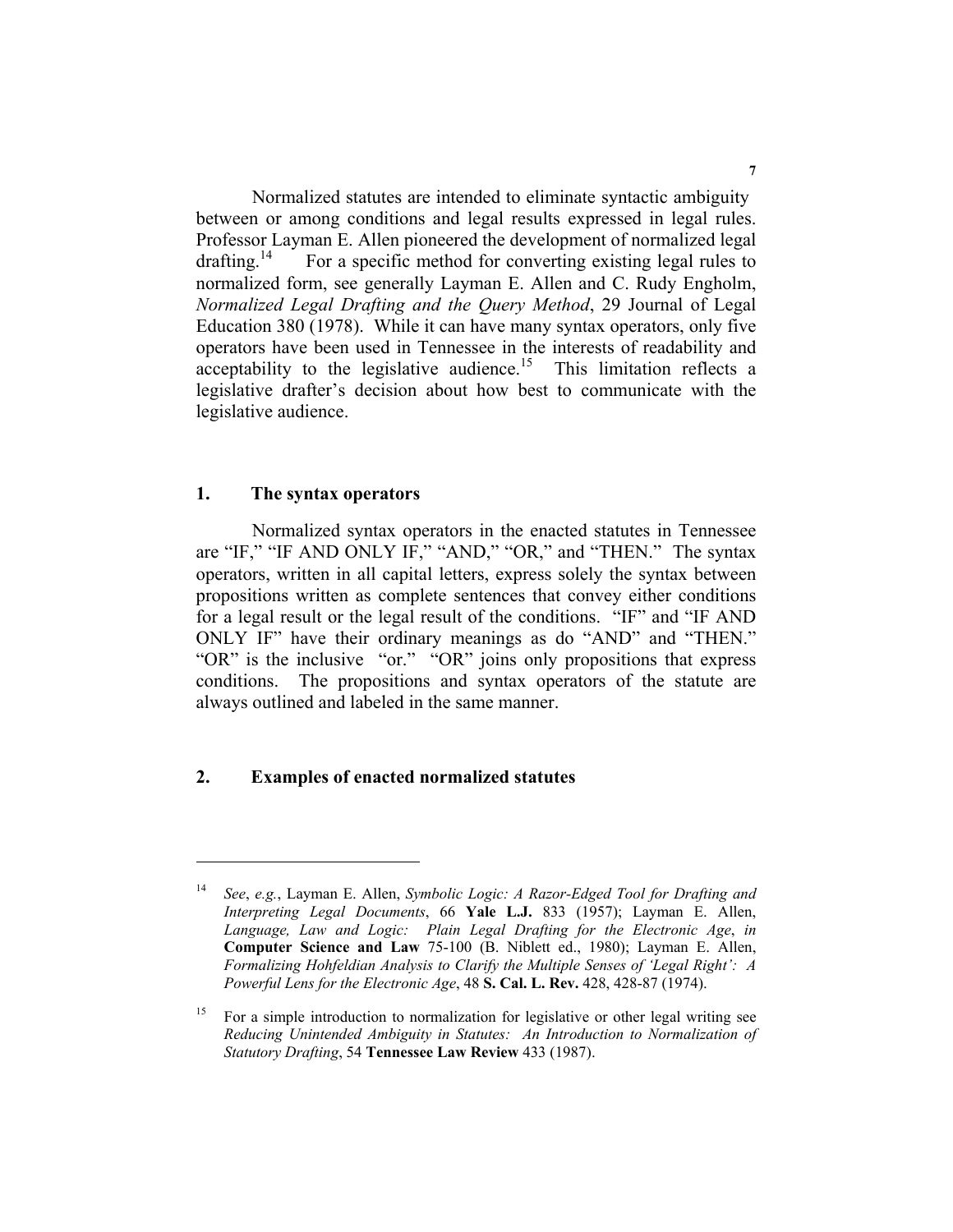a. A sample IF rule

IF (1) an officer authorized to make arrests in Tennessee or a licensed physician has reason to believe that a person is subject to detention under subsection (a),

**THEN** 

(2) the officer or physician may take the person into custody without a civil order or warrant for immediate examination under subsection (d) for certification of need for care and treatment  $16$ 

b. A sample IF AND ONLY IF rule

#### IF AND ONLY IF

(1) a person is mentally ill, AND

(2) the person poses an immediate substantial likelihood of serious harm, as defined in  $\S$ 33-6-104, because of the mental illness,

#### THEN

(3) the person may be detained under subsection (b) to obtain examination for certification of need for care and treatment.<sup>17</sup>

<sup>&</sup>lt;sup>16</sup> Tenn. Code Ann. § 33-6-103(b) (Supp. 1996).

<sup>&</sup>lt;sup>17</sup> Tenn. Code Ann. § 33-6-103(a) (Supp. 1996) (item label on  $(1)(A)$  is corrected from the way it erroneously appears in the 1996 supplement). Item (3) in the statute is expressed in passive voice and, in this context, makes the statute shorter and simpler than if it had listed those qualified to act. Query whether the drafter should have written the item in the active voice. The author, who drafted these statutes, wishes he had had the benefit of a legislative drafting expert system in writing the first normalized statutes in 1981.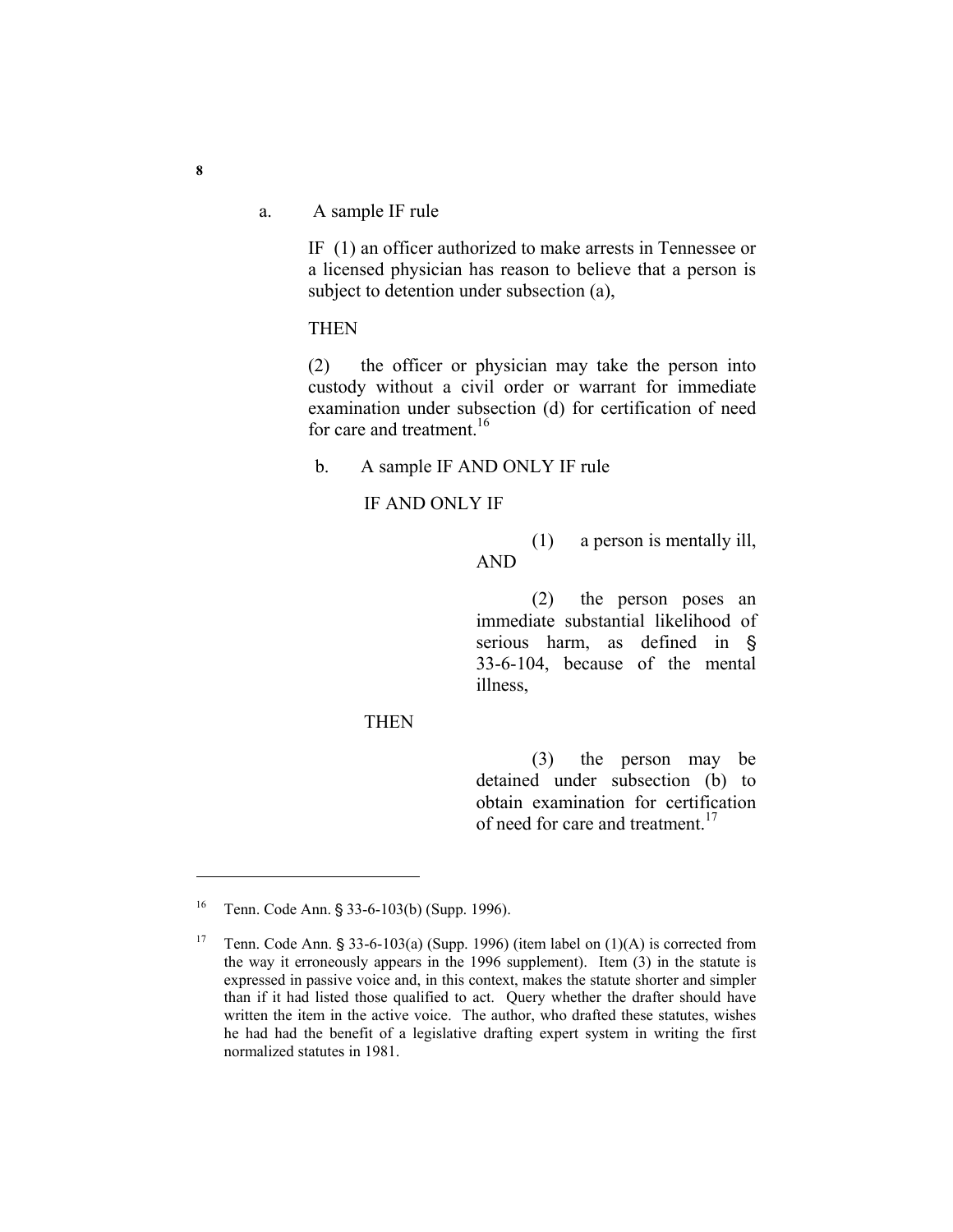c. A sample complex IF rule illustrating OR and nested IF...THEN structures

IF

 $(1) (A)$  the patient does not request judicial review of the discharge plan, OR

 (B) the court approves an outpatient treatment plan after a hearing under subsection (c),

# **THEN**

(2) IF

 (A) the patient is subject to judicial review under  $\S$  33-6-110,

#### THEN

 (B) the patient shall be discharged in conformity with  $\S$  33-6-110, AND

(3) IF

 (A) the patient is not subject to judicial review under § 33-6-110,

**THEN**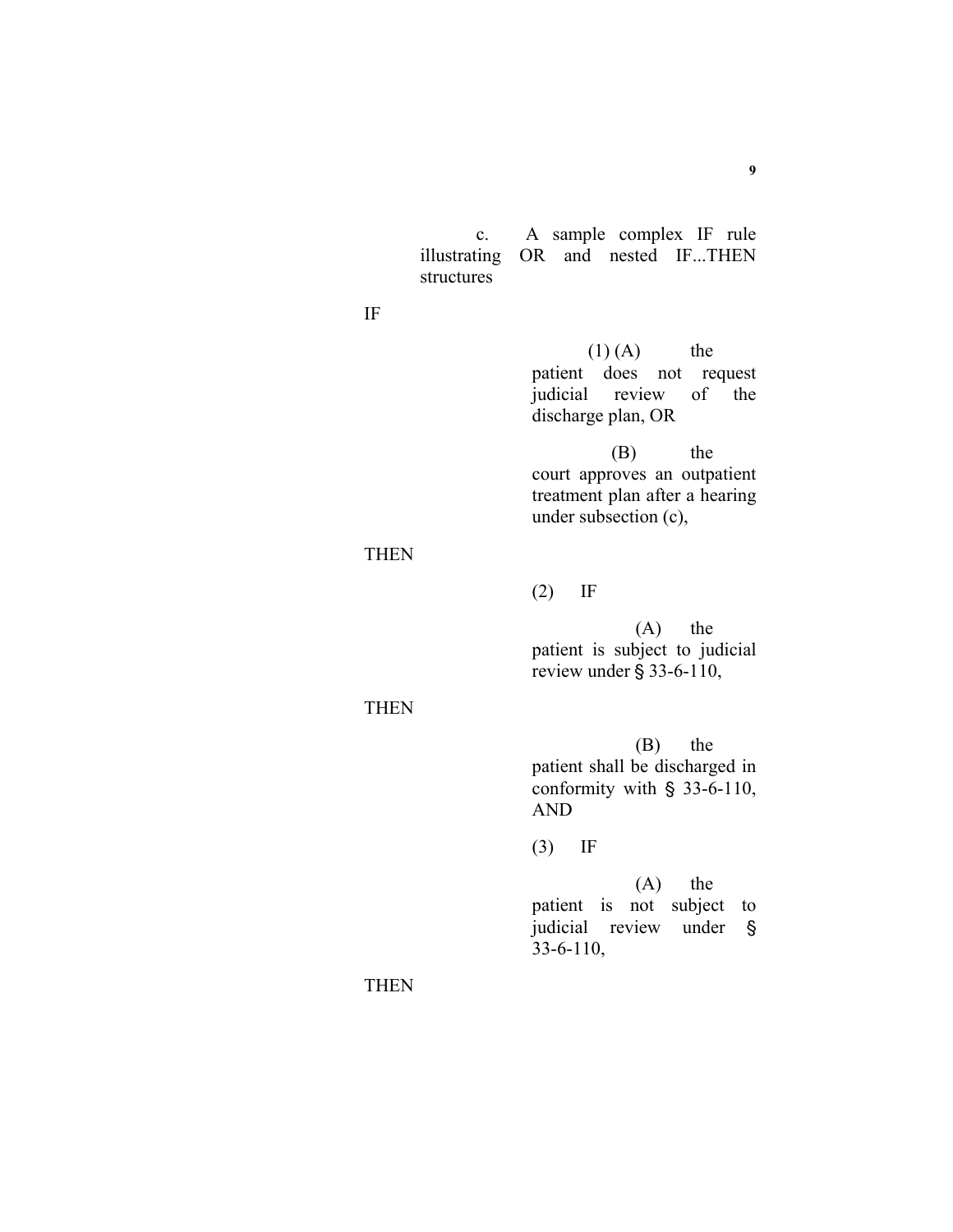(B) the hospital shall discharge the patient, AND

(4) The hospital shall notify the committing court that the patient has been discharged subject to the obligation to participate in the outpatient treatment.<sup>18</sup>

d. A sample substantive definition rule

# IF AND ONLY IF

 $(1)$  (A) a person has threatened or attempted suicide or to inflict serious bodily harm on himself, OR

 (B) the person has threatened or attempted homicide or other violent behavior, OR

 (C) the person has placed others in reasonable fear of violent behavior and serious physical harm to them, OR

 (D) the person is unable to avoid severe impairment or injury from specific risks, AND

**<sup>10</sup>** 

<sup>&</sup>lt;sup>18</sup> Tenn. Code Ann. § 33-6-201(d) (Supp. 1996).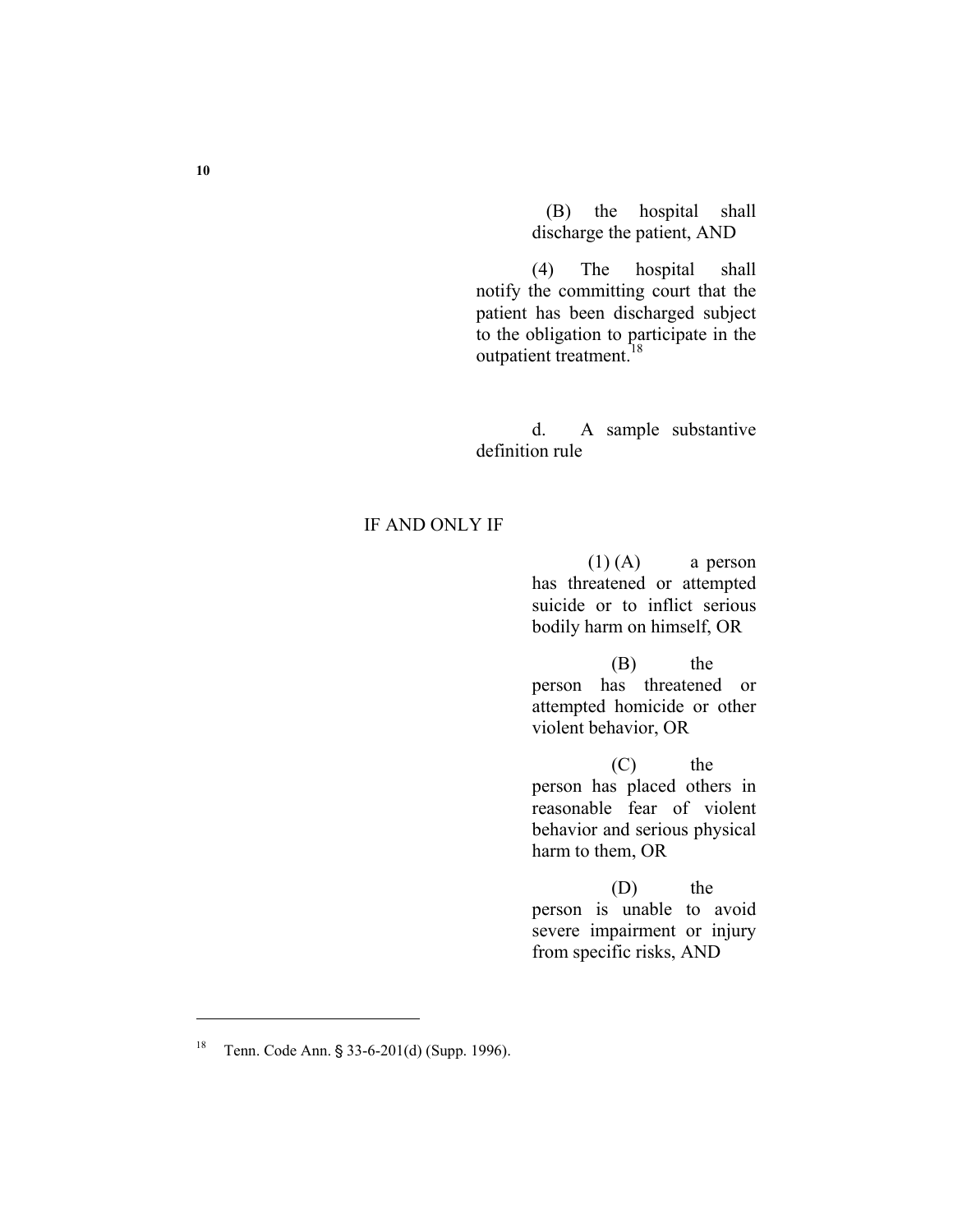(2) there is a substantial likelihood that such harm will occur unless the person is placed under involuntary treatment,

THEN

(3) the person poses a "substantial likelihood of serious harm" for purposes of  $\S$  33-6-103 and this section<sup>19</sup>

# **3. How readable are normalized statutes?**

 The research that resulted in NLESB began with an experiment to test the readability of normalized rules because that form was what NLESB would show users in operation. In the experiment, non-lawyer subjects applied laws that they were not likely to have read before to problems they were unfamiliar with. Three of the five statutes had been enacted in normalized form. Each subject in the course of the experiment saw five forms of rules: fully normalized, normalized but with the condition-result order reversed, unindented normalized, unindented normalized with lower case syntax operators, and ordinary text. We stripped the statutes of legalistic jargon and cross-references to other statutes to eliminate those threats to readability. On each statute the different forms of the law varied at most five percent on conventional tests of readability.

The experiment showed:

1. Non-lawyers applied complex normalized statutes with the Tennessee syntax operators more accurately than statutes written in the other four ways, including traditional legislative drafting.

<sup>&</sup>lt;sup>19</sup> Tenn. Code Ann. § 33-6-104(a) (Supp. 1996).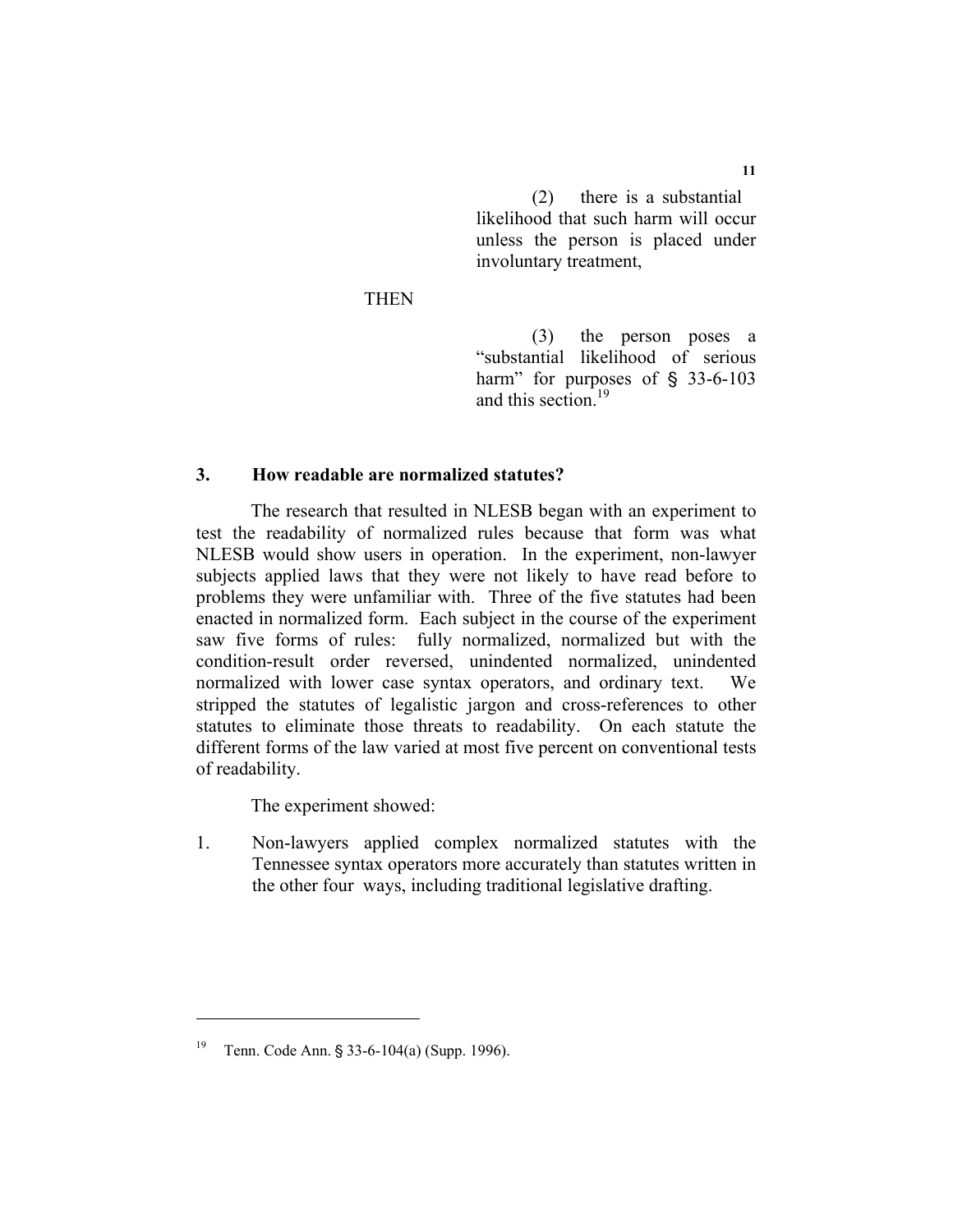2. The non-lawyers applied less complex normalized statutes at least as well as the other four forms of the statutes.<sup>20</sup>

 We inferred from those results that statutes expressed in normalized form were at least as easy to read as the other forms and that complex statutes were easier to read in normalized form than in the other forms.

 Normalized statutes always have some features that are thought to improve readability. First, they are simple and consistent in their between proposition syntax operators. Second, they support reader expectations by signaling standard syntax operators unambiguously. Third, they have uniform indentation and a standard outline format that suggests correlation of parts. Fourth, their components, the propositions, are grammatically complete sentences. Fifth, their complexity and size are limited to six or seven propositions in a single rule.<sup>21</sup> In the experiment, apparently it was the combination of the features in the normalized statutes that enhanced their reability where they were complex and held them at least equally readable with the other forms where they were simple.<sup>22</sup>

# **C. Uses of NLESB that might help a statutory drafter<sup>23</sup>**

 When NLESB takes in a statute, it first scans for formal defects in the normalization. If it finds any, it reports to the user and sometimes

**12** 

<sup>&</sup>lt;sup>20</sup> Donald R. Ploch, Bethany K. Dumas, Grayfred B. Gray, Bruce J. MacLennan, and John E. Nolt, *Readability of the Law: Forms of Law for Building Legal Expert Systems*, 33 **Jurimetrics J.** 189 (1993).

 $21$  This rule of thumb was based on comments from people who used the first enacted normalized statutes.

<sup>&</sup>lt;sup>22</sup> Donald R. Ploch, Bethany K. Dumas, Grayfred B. Gray, Bruce J. MacLennan, and John E. Nolt, *Readability of the Law: Forms of Law for Building Legal Expert Systems*, 33 **Jurimetrics J.** 189, 195 (1993).

<sup>&</sup>lt;sup>23</sup> For a fuller exposition of the processes, see Grayfred B. Gray, Bruce J. MacLennan, John E. Nolt, and Donald R. Ploch, *Legal Expert System Building: A Semi-Intelligent Computer Program Makes It Easier*, 12 **John Marshall J. of Computer & Information L.** 555 (1994).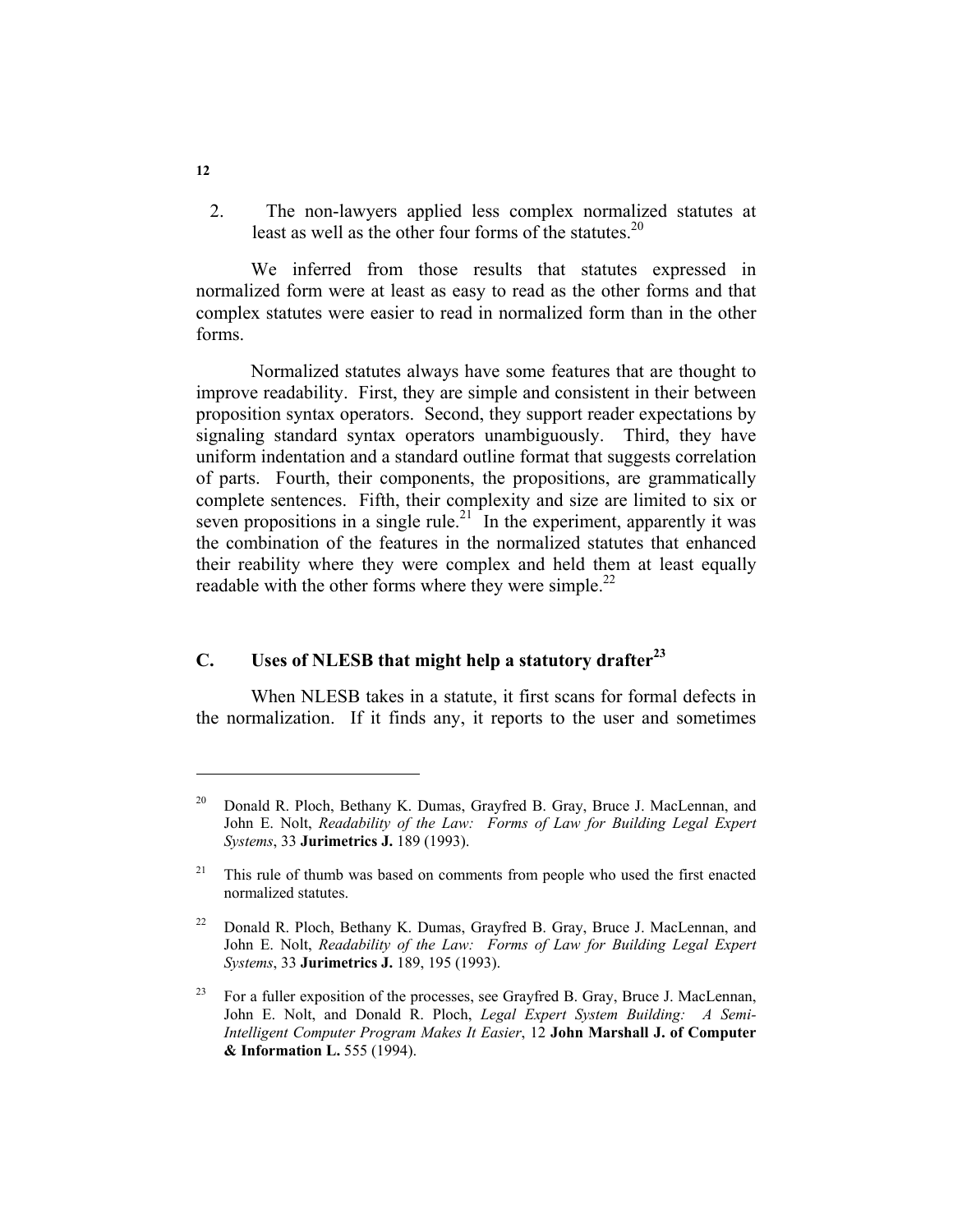pinpoints the area of the deficiency. For example, taking in a rule in which THEN had been omitted, NLESB advised the drafter:

DEM4CIAJ C:\EXPERT\FILES Matching level: 20% Free memory: 224827 byte

Parsing revised Def. of files pro se

ERROR...

Incorrect normalization.

 Once the statute is formally adequate, NLESB looks for the use of NOT and asks whether a proposition in which it appears means its opposite if the NOT is taken out.<sup>24</sup>IF AND ONLY IF

(1) The petitioner files a petition for an order of protection, AND

(2) The petitioner does not have a lawyer,

**THEN** 

(3) The petitioner files the petition pro se.

DEM4CIAJ C:\EXPERT\FILES Matching level: 20% Free memory: 224730 byte

Is this proposition:

The petitioner does not have a lawyer

the negation of this one:

 $24$  NLESB is responding to taking in this rule: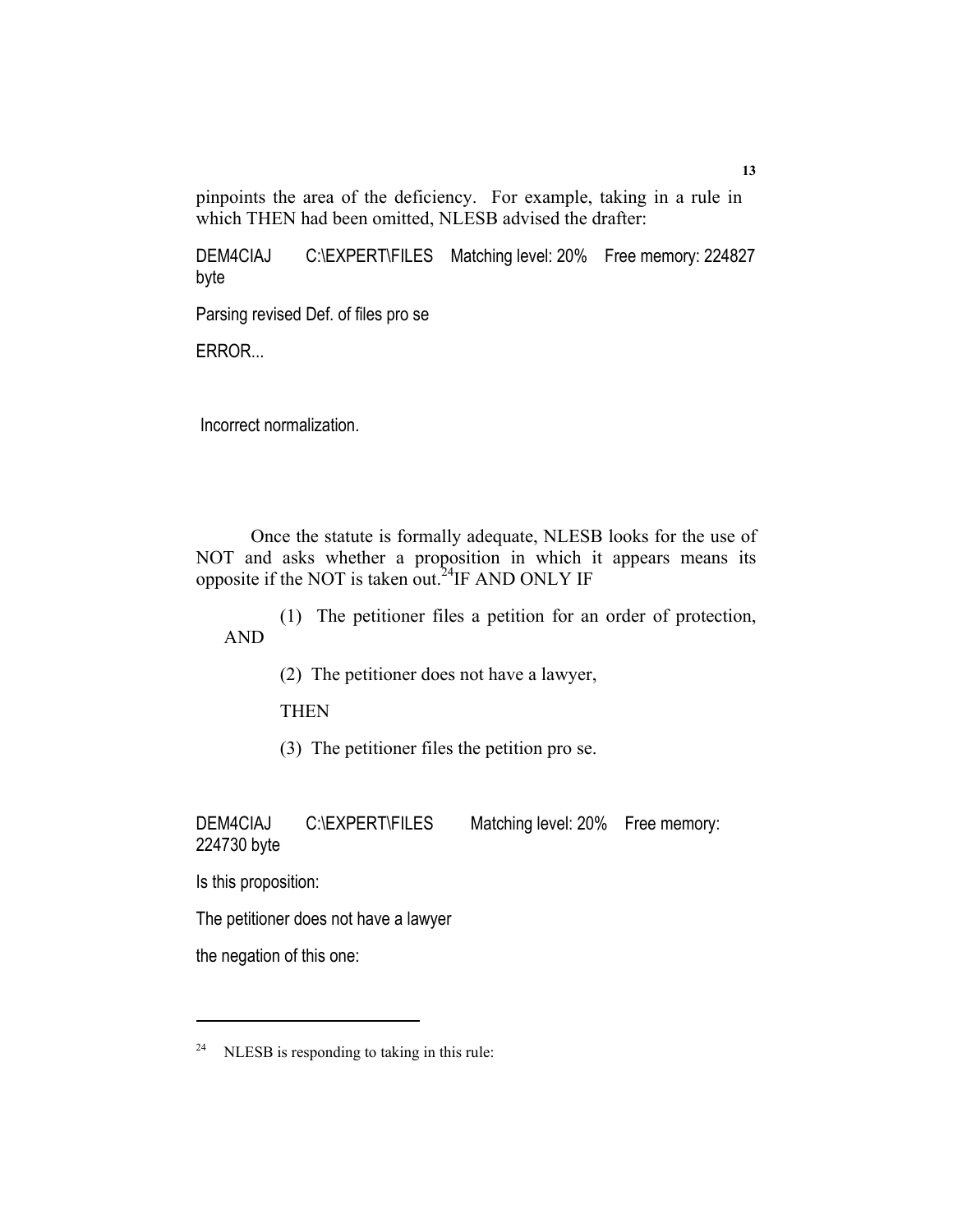The petitioner does have a lawyer? (Y/N)

 In building a Consultant System, NLESB next finds rules in the system that may be related to the new rule and then asks the person who is using NLESB to decide how they fit together. In NLESB the process is called *unification*. NLESB compares each proposition in the new rule to all propositions it already contains. It compares on the basis of the percentage of words that match in each pair of propositions. When the match is at the level that the user has prescribed, NLESB displays propositions that are sufficiently similar to a proposition in the new rule that both might mean the same thing.

NLESB in a unification procedure

DEM4CIAJ C:\EXPERT\FILES Matching level: 20% Free memory: 87805 bytes

The propositions below match the proposition 'The petitioner files a petition for an order of protection'.

Choose any you may consider unifying with it:

Proposition F10: Done with list ESC: Abort unification # of matching words

The petitioner seeks to file a petition for an order of protection

The petitioner may file a petition for an order of protection\*

CHOOSE SHOW CONTEXT

 The builder then can see each in its fuller context to decide whether they mean the same thing, whether they could be expressed identically, and, if so, whether to change the language of either or to preserve both as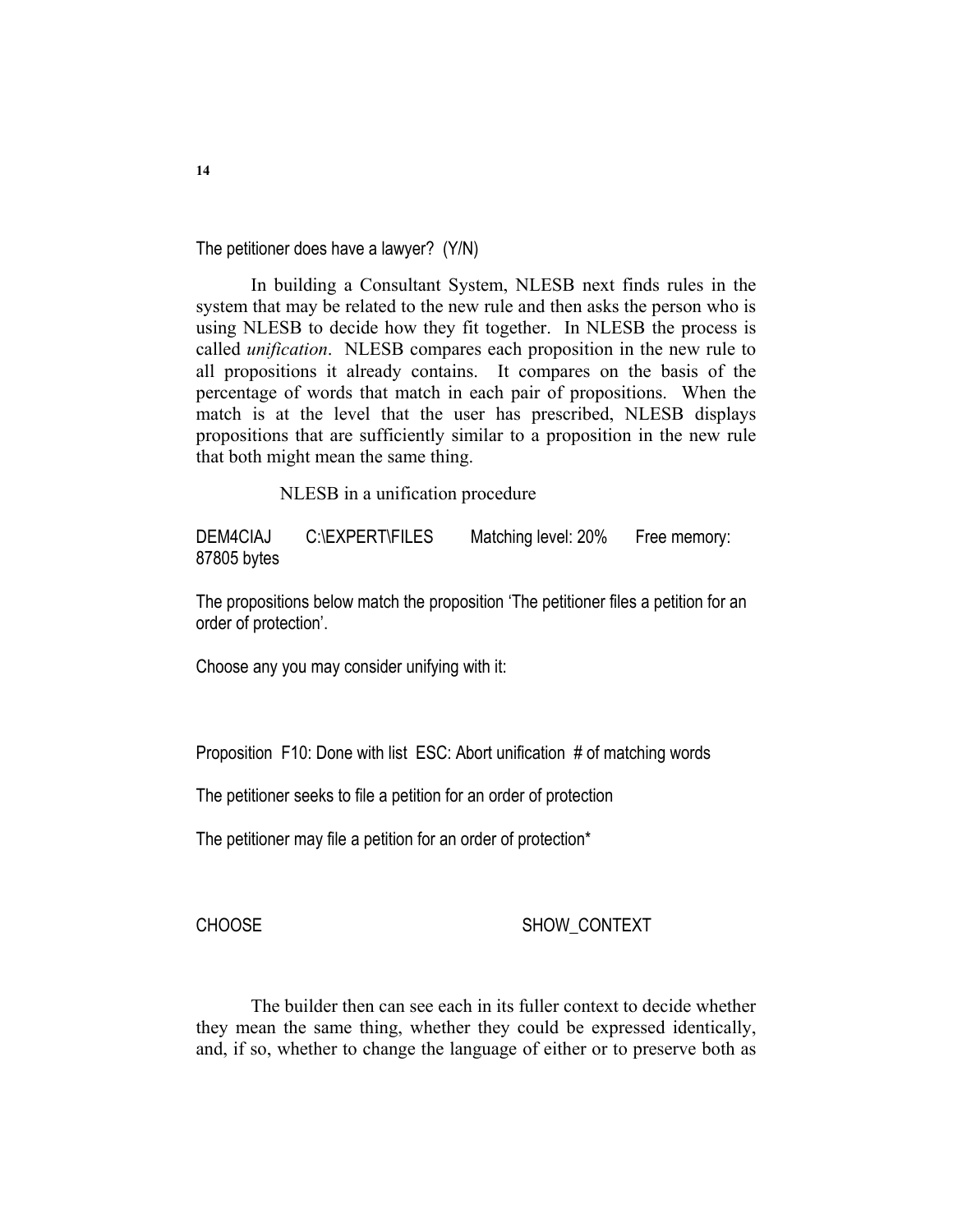expressed and note that if one is true in application, the other is also true. If the builder tells NLESB that the propositions mean the same thing, the Consultant System being built knows more than merely the expression of the rules.

Seeing similarly expressed parts of statutes in isolation from other text, however, provides a legislative drafter a fresh opportunity to pursue consistency of language and structure and other features of clear drafting. For example, when the similar propositions are different only in that one is in active voice and the other in passive voice, that difference leaps out. When the active-passive distinction is present, seeing it may reveal that the passive voice proposition did not show who the actor was.

Alternatively, the isolated propositions may show undetected negation in one proposition and the absence of negation in the other. For example, where one proposition includes the word "written," the other may include "unauthorized." There may be many other negations in sentences containing words with prefixes such as "un." A drafter may be more likely to notice such negation in propositions in isolation than in the midst of paragraphs.<sup>25</sup>

While normalization eliminates syntactic ambiguity among the propositions it connects explicitly, it does not eliminate syntactic ambiguity between separate legal rules. NLESB reveals the potential for reducing such syntactic ambiguity in unification. For example, the drafter who sees the similar language and checks the context, may find in one case a legal result proposition and in the other a condition that represents carrying out the legal result. That raises the question of whether the drafter wants to make the connection between the rules explicit.

When NLESB reports similar propositions between a proposed statute and existing statutes, the drafter also may realize that it is possible to write the proposal to amend an existing statute rather than to write a new one.

Among other words that communicate negation are "neither...nor," "no . . ." forms, words with the prefix "non," and exception signals such as "except," "however," "provided, however, that," "notwithstanding."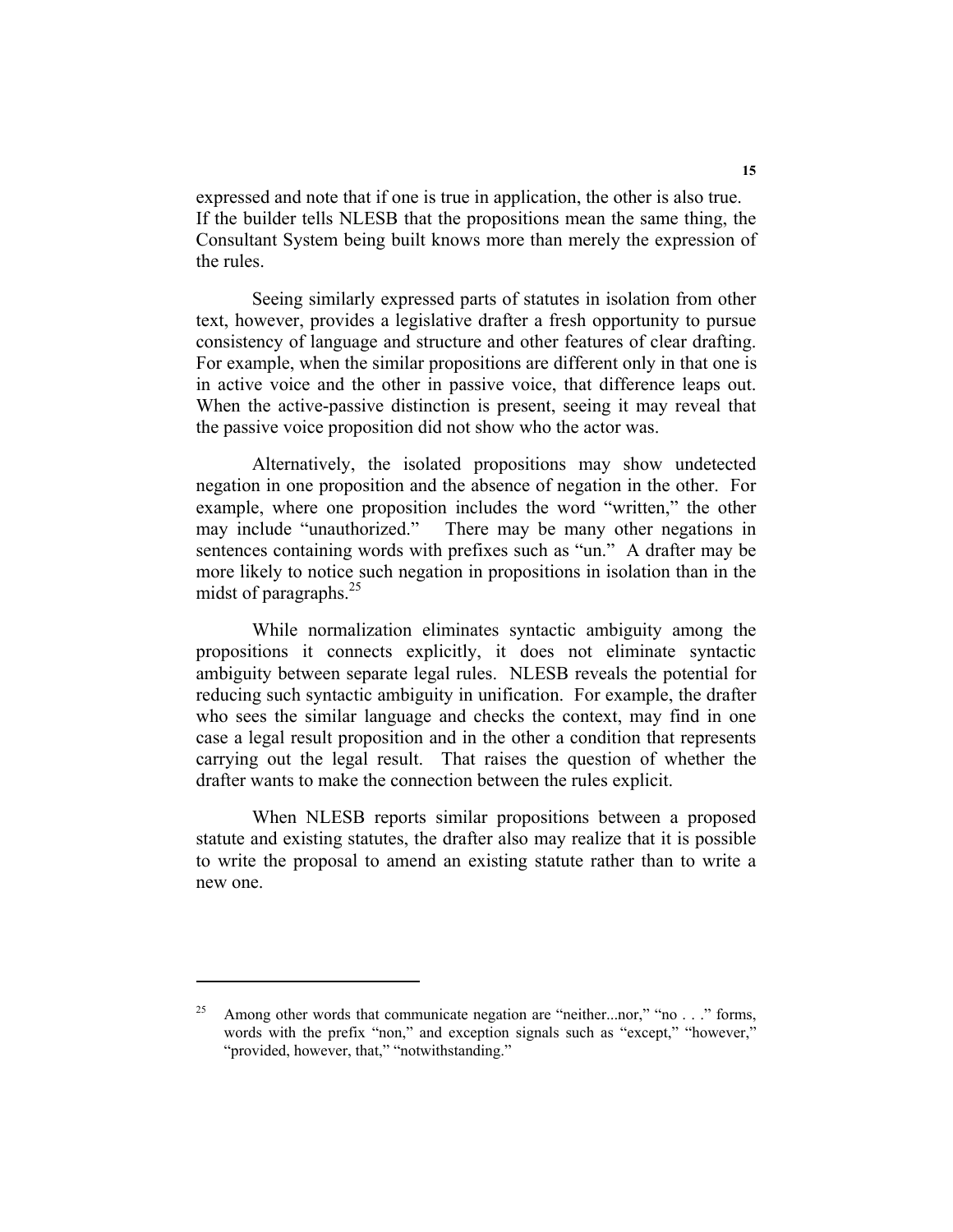# **III. Expert System Builders as part of the legislative audience for legislative drafters**

**A. What makes Expert System Builders part of the legislative audience?** 

Traditionally legislative drafters have taken as their audience

- 1. Legislators and others who are part of the legislative process because they were the people involved in enactment,
- 2. The courts because they were the authoritative interpreters,
- 3. The public because it is governed by them,
- 4. The bar and government because they carry out the laws, and
- 5. Groups like accountants<sup>26</sup> because they were the primary conveyors of some law for those governed by it.

The rationale that makes accountants part of the audience fits Expert System Builders as well. Legislative drafters should recognize Expert System Builders as a new member of the legislative audience<sup>27</sup> and the Consultant Systems as a new medium for conveying the law to the public. Expert System Builders are important because they can help meet our needs to simplify application of the law. Consultant Systems make application of law interactive, step-by-step, and simple. They make the law more readily accessible than full text. Consultant Systems don't merely present the law to the people, they find relevant parts and help the people reason through its application.

**16** 

<sup>26</sup> Reed Dickerson, **The Interpretation and Application of Statutes** (1975) pp. 117- 220.

 $27$  One could argue that the real audience is not the Expert System Builders but the people who build such systems. However, the demands that legislative drafters are to address are essentially intrinsic to the Expert System Builders, not to the people who use them.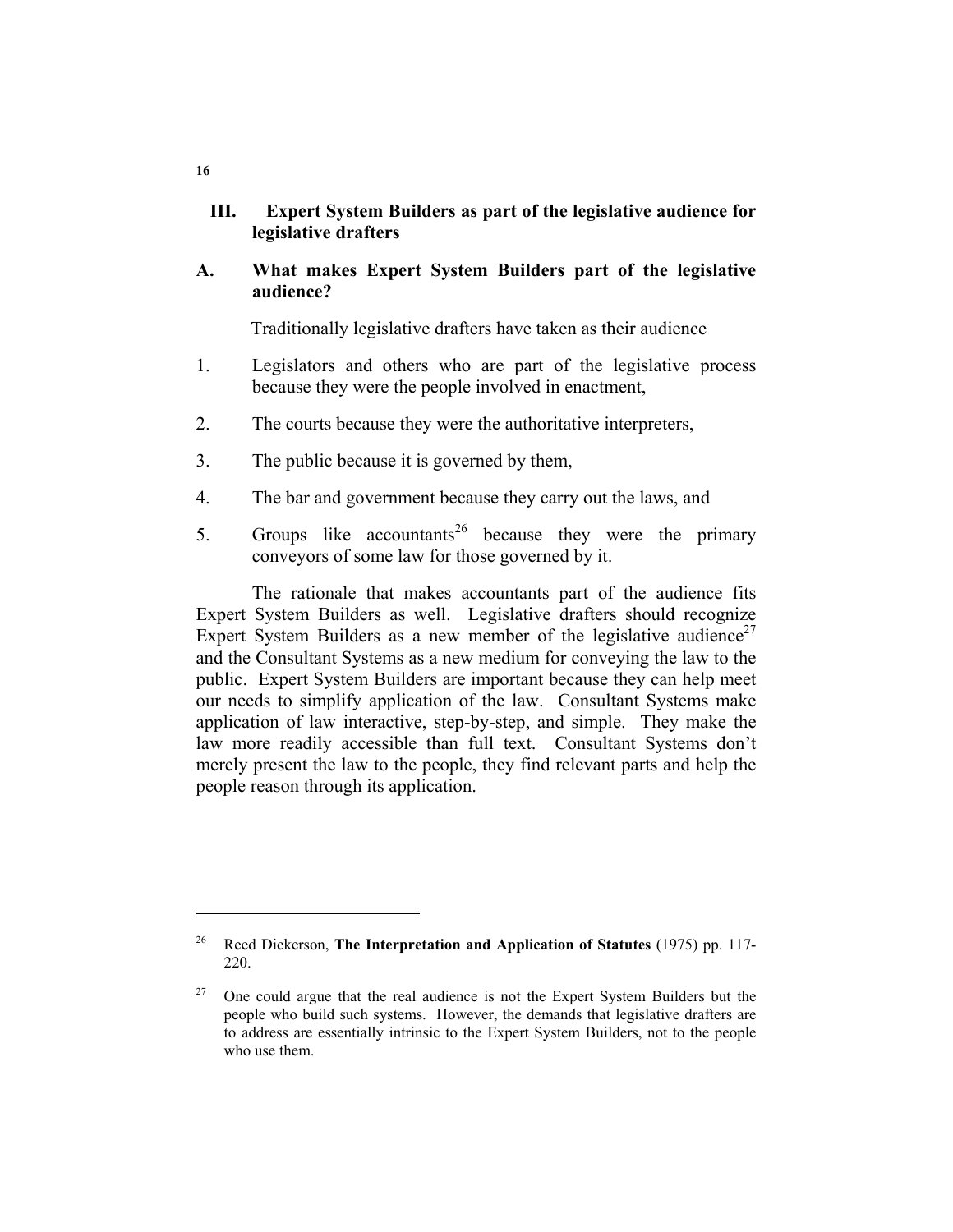While Consultant Systems are not commonly used in the United States, there are a growing number of Consultant Systems.<sup>28</sup> Lawyers have begun to make substantial use of document assembly systems that run on IF-THEN rules, and some large firms have built their own. Ronald W. Staudt, *Does the Grandmother Come With It?: Teaching and Practicing Law*, 44 Case W. Res. L. Rev. 499, 515 (1994). and building such systems is an international phenomenon.<sup>29</sup> Business, unions, and professional organizations want to cut the cost of legal services and reduce their risk of inadvertent violations of the law. Consultant Systems are one way they could, and legislative drafters could write legislation that would reduce the cost of developing and maintaining Consultant Systems.

#### **B. Special needs of the new audience**

 An Expert System Builder like any other legislative audience has special needs. Fortunately, as will be illustrated in a moment, meeting its needs tends to make legislation easier for traditional legislative audiences to understand.

Expert System Builders require the elimination of syntactic ambiguity between expressions of conditions and the legal results of those conditions. The systems also need a greater level of completeness than traditional audiences require because the expert system cannot read in implications and cannot use common sense to supply information. The

<sup>28</sup> Edwina L. Rissland, *Artificial Intelligence and Law: Stepping Stones To a Model Of Legal Reasoning*, 99 **Yale L.J.** 1957, 1968 (1990).

<sup>29</sup> See, e.g., Voermans W. and E. Verharen, *Leda: A Semi-Intelligent Legislative Drafting-Support System*, in: J.S. Svensson, J.G.J. Wassink and B. van Buggenhout (eds.) **Legal Knowledge Based Systems: Jurix '93: Intelligent Tools for Drafting Legislation, Computer-Supported Comparison of Law** (Lelystad: Koninklijke Vermande: 1993) 81-94; *see also* Edwina L. Rissland, *Artificial Intelligence and Law: Stepping Stones to a Model of Legal Reasoning*, 99 **Yale L.J.** 1957, 1965-68 (summarizing some of the earlier work); Phillip Capper & Richard Susskind, **Latent Damage Law--the Expert System** (1988); Marek Sergot, Sadri, Kowalski, Kriwaczck, **Hammond & Cory, The British Nationality Act as a Logic Program**, 29 COMM. ACM 370 (1986).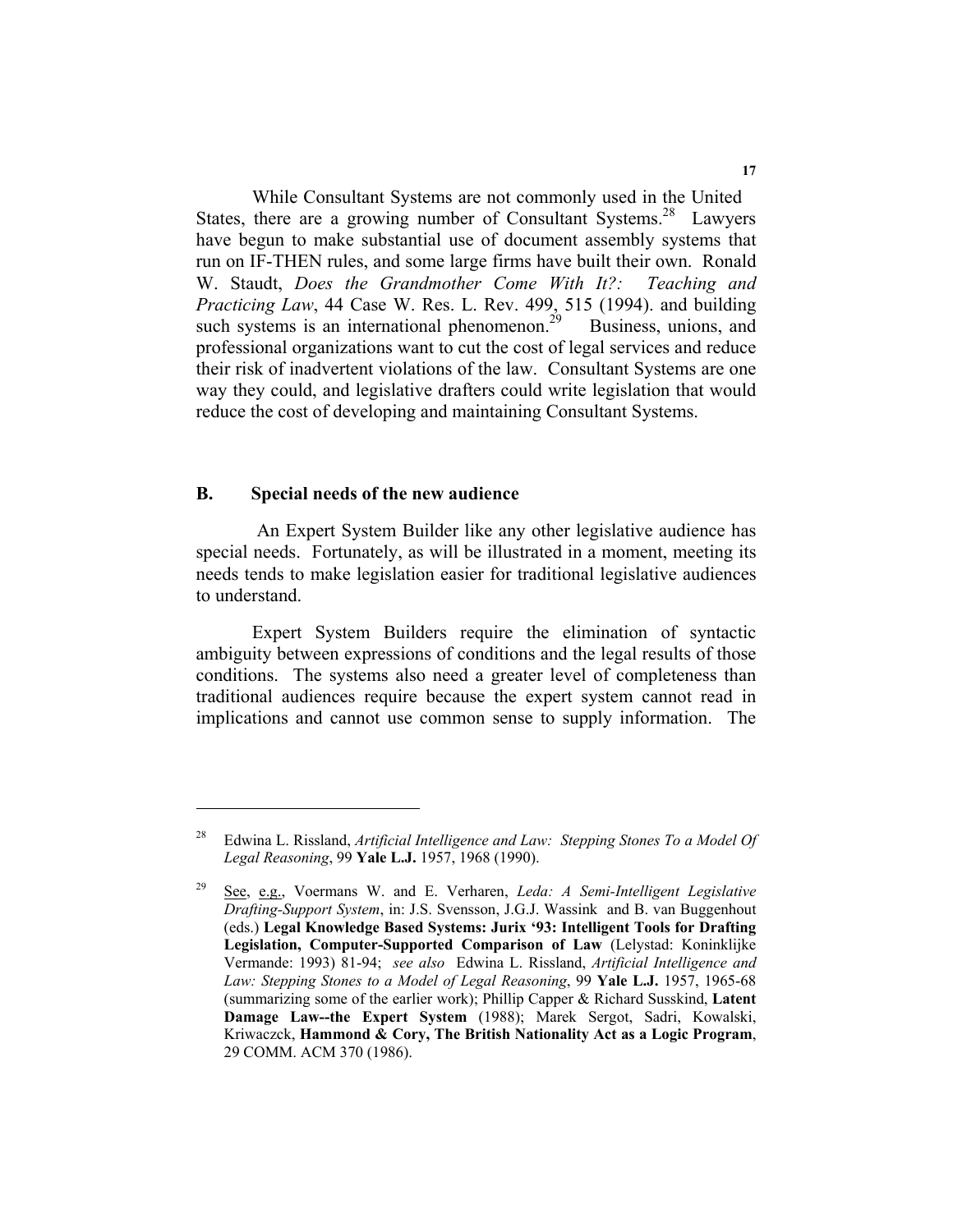need for completeness is not trivial for Consultant Systems, because their level of expertise is diminished without it. $30$ 

For Expert System Builders legislative drafters should be careful to state explicitly duties that in the past they might have left implicit and to state the consequences of breaches of duty. For example, in the following statute did the drafter (or the legislature) mean to impose a duty on the boards to adopt a definition of "suitable accommodations" or to convey a privilege if a board did adopt one?

> Except in the circumstances of an emergency under  $\S$  33-6-103, admission is subject to the availability of suitable accommodations. The admitting physician shall have on hand at all times for public inspection the definition of "suitable accommodations" which shall have been determined by the board of the institution involved.<sup>31</sup>

Did the drafter mean to prohibit admitting a patient when suitable accommodations were not available or to give the institution permission to create an impediment to admission by adopting a definition of "suitable accommodations?" Building a Consultant System with those statutes would require judgment to answer such questions. Better drafting could avoid raising them.

In short, legislative drafters can take into account the Expert System Builder audience and serve traditional audiences better by these steps:

1. Normalize for syntactic clarity;

<sup>30</sup> Andrew Greinke distinguishes between "decision support systems" and "expert systems," the former merely support decisions made by humans while the latter provide advice as would a human expert. "Legal Expert Systems: A Humanistic Critique of Mechanical Legal Inference," **E Law**, section 1 (Nov. 1994), Murdoch University Law School, PO Box 1014, Canning Vale, Western Australia, 6155, Phone : +61 09 360 2976, Email: elaw-editors@csuvax1.murdoch.edu.au. What seems central to either kind of system is that it needs to be as smart as possible to be very effective, and neither is ever likely to be complete.

 $31$  Tenn. Code Ann. § 33-6-101(a)(2) (1996 Supp.).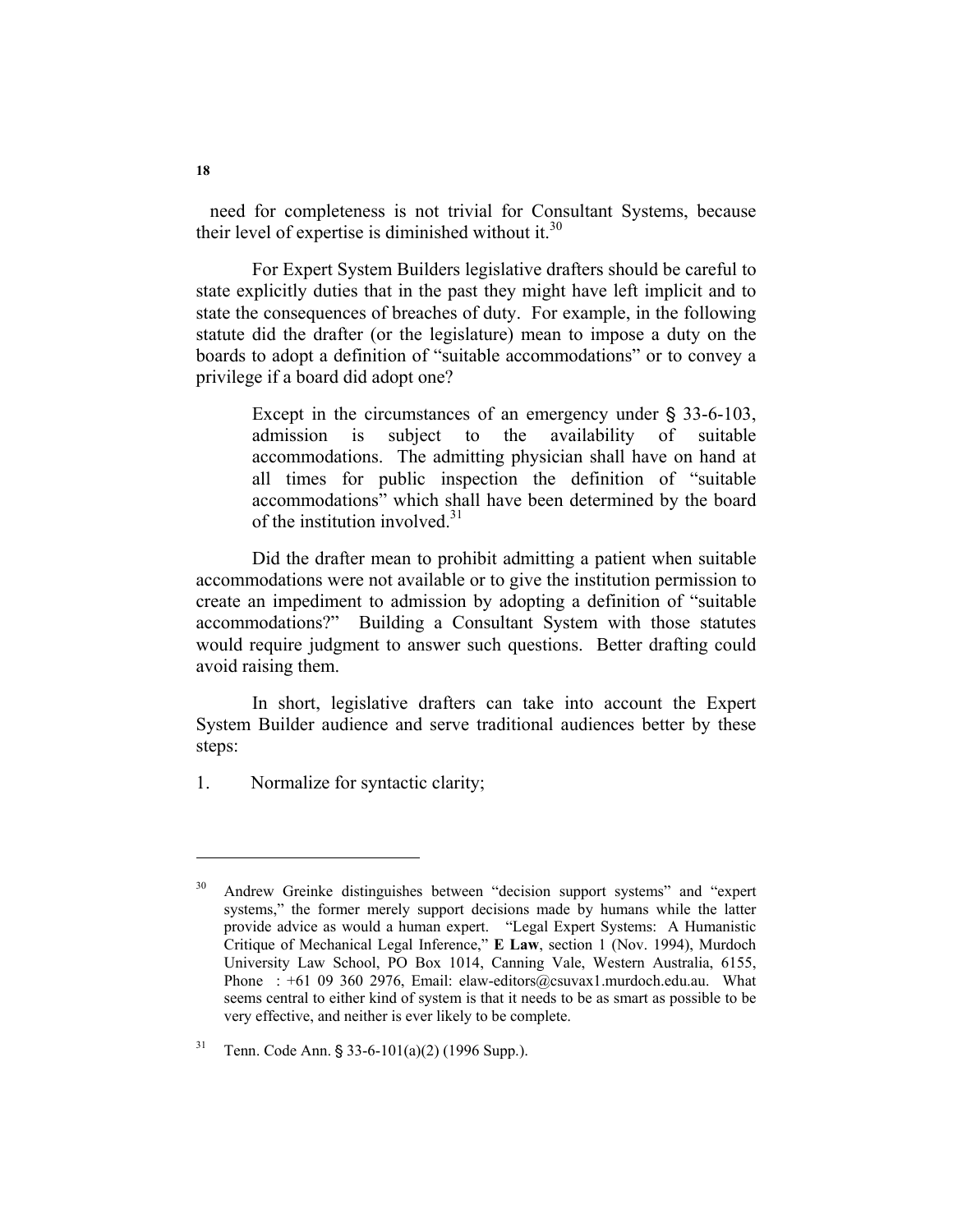- 2. Express negation by "not" and avoid the other ways of expressing negation;
- 3. Write the complete rule and use full cross-references;
- 4. In writing the constituent propositions, consider what questions the propositions will turn into; $32$
- 5. Write short propositions that are not dense in clause depth;
- 6. Write in the active voice and narrowly and very carefully confine the passive voice;
- 7. Write in the present tense except where it would be inaccurate; and
- 8. Make each statutory sentence a separate section or use a subsection numbering system that will be readily distinguished from the item labels in the bills and the codes.<sup>33</sup>

Authorities on legal writing, in and outside the Plain Language movement, have identified similar ways to make statutes more readable, including meeting the reader's expectations as to the location of information in the text, a notion that suggests standardization and that normalization seems responsive to.<sup>34</sup> Treating Expert System Builders as part of the legislative audience could make it easier for drafters to carry out some of the steps toward readability and consequently effect standardization of statutes beyond normalization.

 $32$  Auxiliary verbs tend to be troublesome when the propositions are posed as questions. It may be useful to avoid them.

<sup>&</sup>lt;sup>33</sup> This last item may be a surprise. A number of people who read normalized statutes in the Code have told the author that where a section is broken into subsections, the subsection labels, *e.g.*, (a), tend to get lost in the item labels and make the statute hard to read.

<sup>34</sup> See, e.g., George D. Gopen, *The State of Legal Writing: Res Ipsa Loquitur*, 86 **Mich. L. Rev.** 333, 347-50, 360-61 (1987), in an article that is often critical of advocates of Plain Language. Lisbeth Campbell, *Drafting Styles: Fuzzy or Fussy?*, 3 **E Law** No. 2 (July 1996) (Murdoch University Electronic Journal of Law) (http://www.murdoch.edu.au/elaw/issues/v3n2/campbell.html), discusses differences in fundamental drafting style between countries of the civilian tradition and those of the common law tradition. See para. 22, *id.,* regarding plain language under either tradition.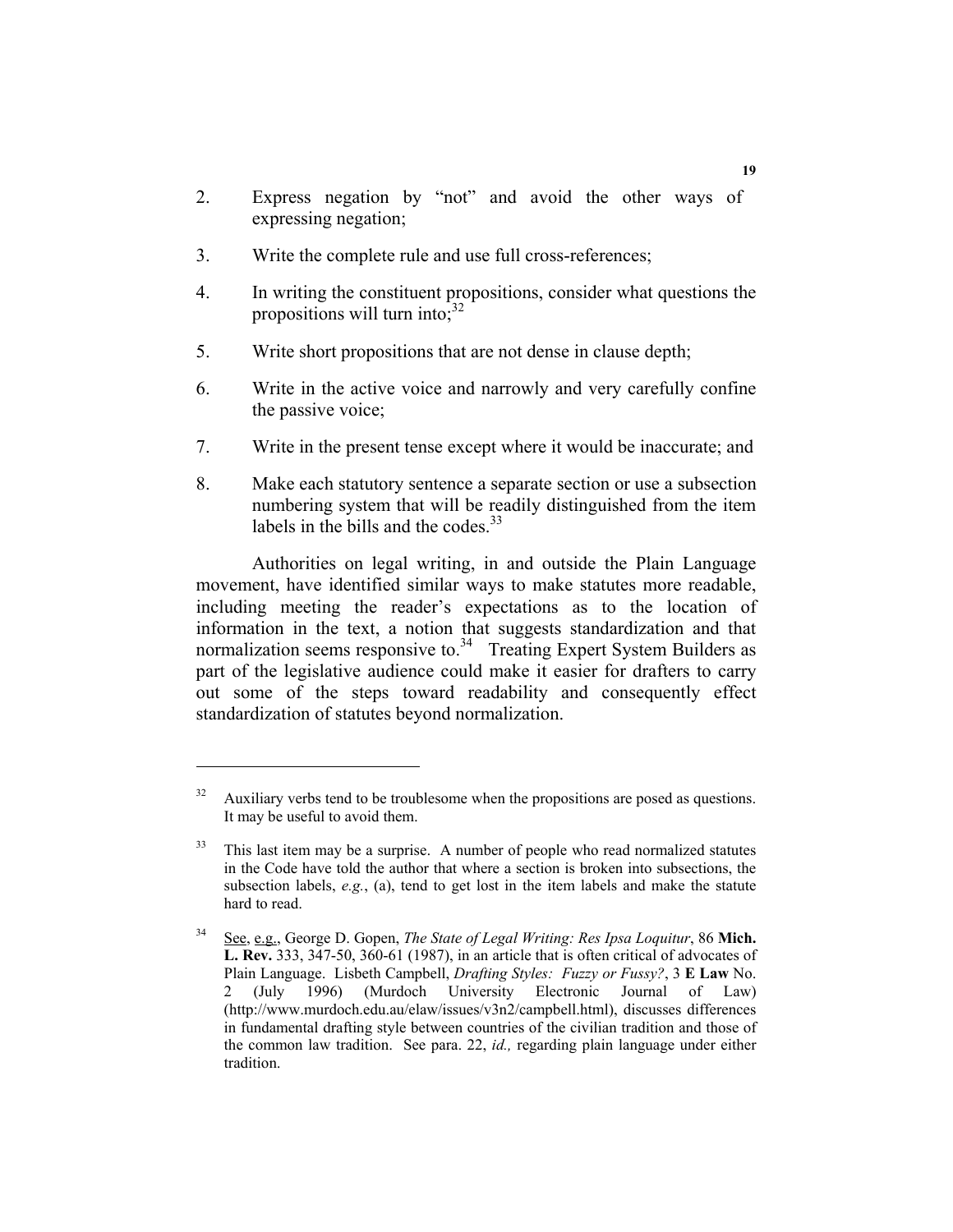## **C. What makes it easier to meet the Expert System Builder's needs?**

Legislative drafters can address the special needs of the Expert System Builder audience more easily by using Drafting Systems designed to facilitate meeting those needs. If one thinks of NLESB's operation, despite its not being designed as a Drafting System, it would actually help meet those needs just as it is. It challenges deviations from the formality requirements, and its output meets them. In addition, NLESB processes such as unification would help the drafter obtain greater consistency and a higher level of completeness. The use of Drafting Systems can help address the needs of both the new and the old members of the legislative audience to the extent that those needs overlap.

## **IV. Potential readability gains from the use of a Drafting System with Expert System Builder capacities**

A Drafting System could help a drafter to simplify statutes in other ways if it were designed to review draft language for problems that are especially common in legislative writing. It should also give the drafter a high level of control over what it looks for and the sequence in which it searches for problems.

A Drafting System should permit the legislative drafter to set a limit on the length of propositions. Shorter propositions are more readable, and they are more likely to formulate questions that users can answer reliably in a Consultant System. One advantage of shorter propositions is a reduction in clause depth in each proposition. In the readability experiment described earlier,  $35$  one conclusion was that clause depth was high in all forms of the law that were used. That apparently characterizes legal writing and is an obstacle to achieving higher levels of readability.

**20** 

Donald R. Ploch, Bethany K. Dumas, Grayfred B. Gray, Bruce J. MacLennan, and John E. Nolt, *Readability of the Law: Forms of Law for Building Legal Expert Systems*, 33 **Jurimetrics J.** 189 (1993).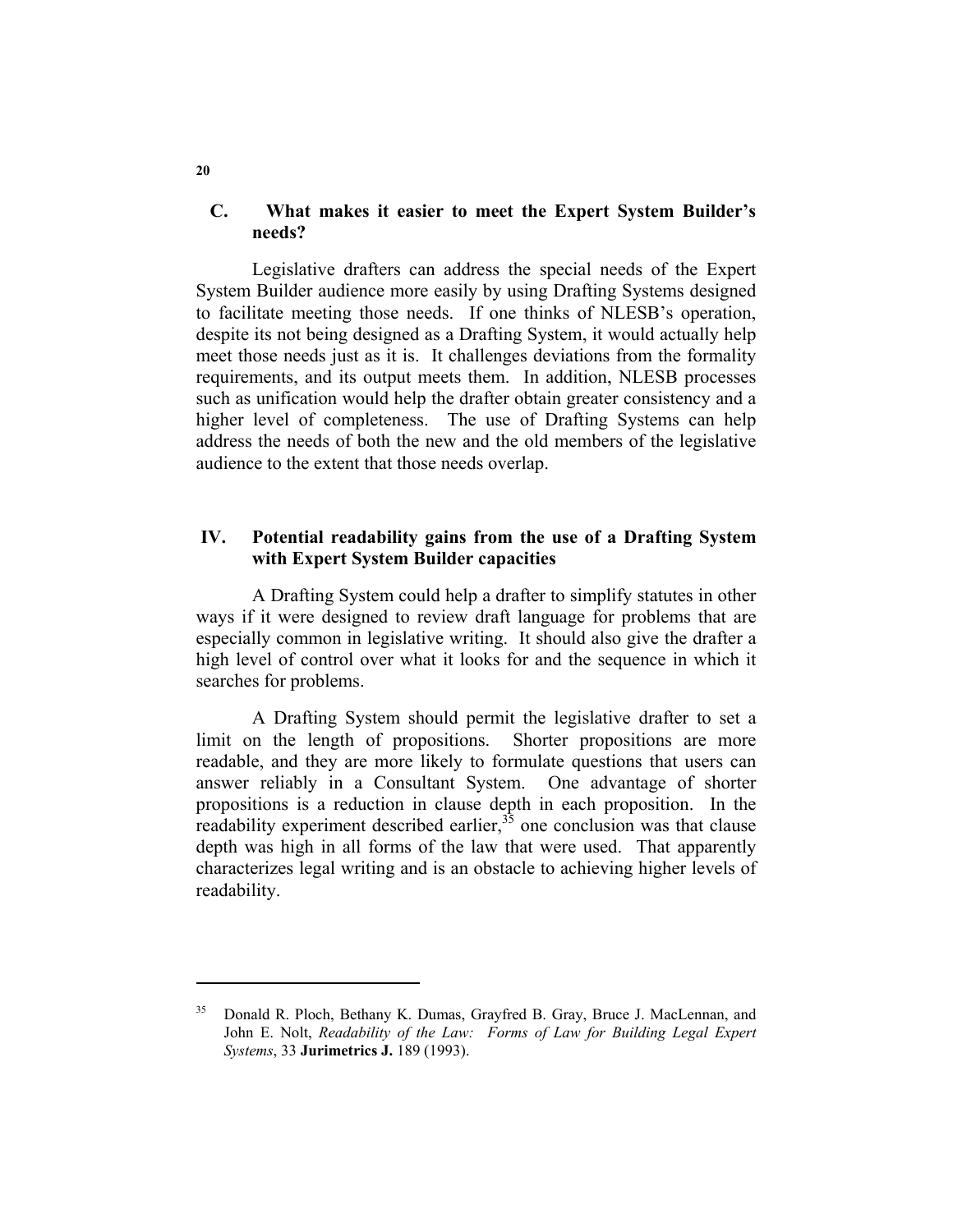A Drafting System should screen for pronouns to have the builder replace them with their referents. Pronouns and other reference terms, for example, "such" and "said," lose their point of reference when they appear in questions in an Expert System Builder because the referent is likely to be in another proposition that is the basis of a separate question. Unless the user keeps the earlier question fully in mind, a question containing "such" is at best uncertain and potentially worse.

For example, NLESB would convert the following two propositions into questions that would not appear on the screen simultaneously:

"a licensed physician takes a person into custody under this section" and

"a person is brought to such a physician for examination under this section."

The Expert System Builder would present the user the question:

"A person is brought to such a physician for examination under this section?"

The user then might not know that "such a physician" means a licensed physician and that "this section" means "section 33-6-103." The example also illustrates the uncertainty created by words like "this" that convey information but do so with a significant risk of misreading when their larger context is lost.

An effective Drafting System should scan for most common forms of negation and offer the drafter the opportunity to eliminate ambiguity about the negation or to make a deliberate choice to leave it. Leaving it will mean that the expert system builder will have to resolve it or call it to the attention of the system user.

A Drafting System should scan proposed statutes for deontic operators—expressions that create a duty, permission, prohibition, or

*See* Andrew Greinke, "Legal Expert Systems: A Humanistic Critique of Mechanical Legal Inference," **E Law**, section 2.4 (Nov. 1994), Contact Address: Murdoch University Law School, PO Box 1014, Canning Vale, Western Australia, 6155, Contact Phone:+61 09 360 2976, Contact Email: elaw-editors@csuvax1.murdoch.edu.au; Layman E. Allen & Charles S. Saxon, *A-Hohfeld: A Language for Robust Structural Representation of Knowledge in the*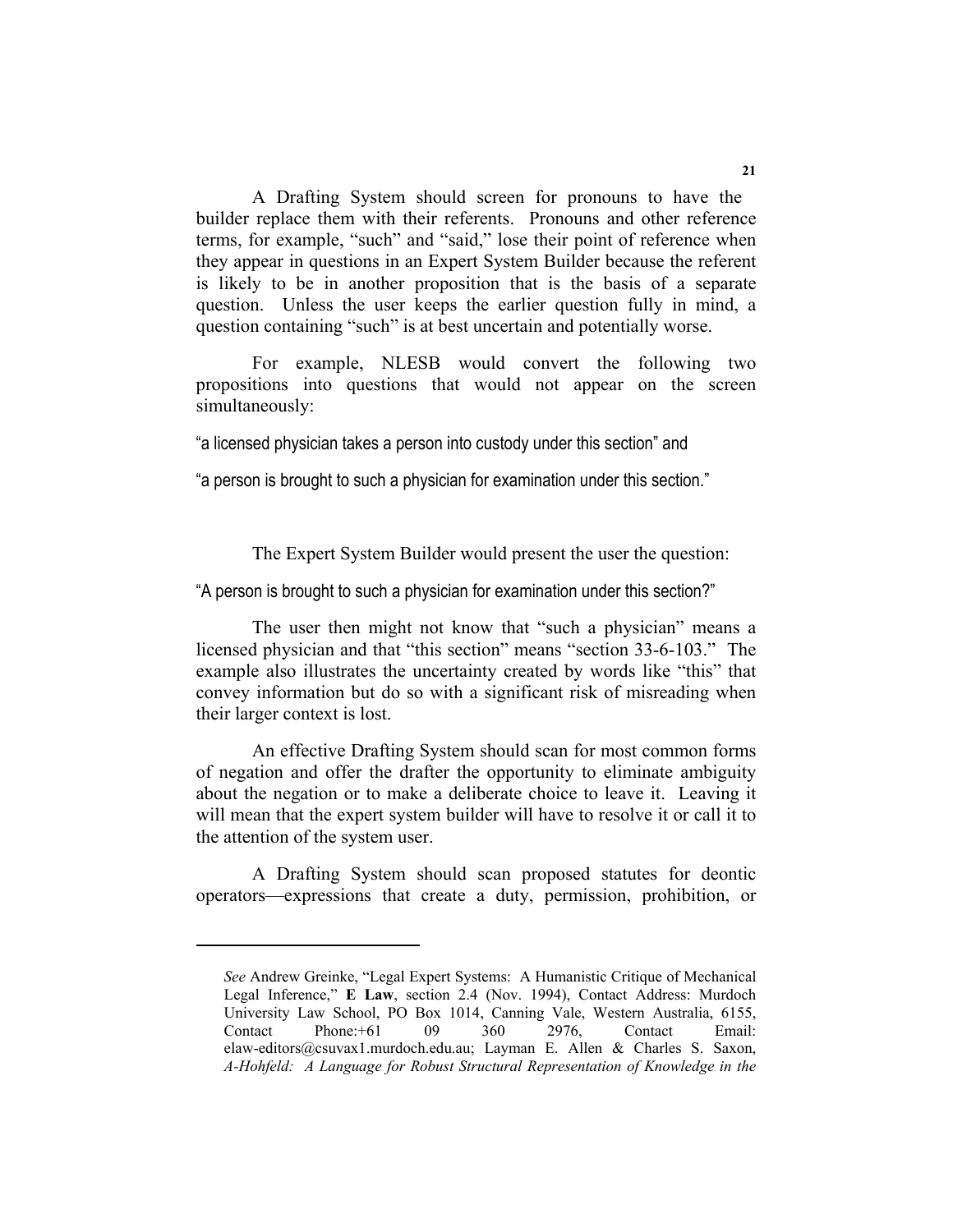power (for example, "shall" or "may")—and then search for propositions that may express the performance that relates to the operator. Once the system identifies such a pair, it should offer the drafter opportunities to:

- 1. decide whether the differences in language between the propositions are called for by the differences in the propositions and
- 2. decide whether to make an explicit cross-reference in the rule that hinges on the existence of the deontic operator.

Of course, the drafter might choose instead to write out an otherwise implicit connection between the rules to avoid syntactic ambiguity.

A good legislative drafting expert system also would have features now found in grammar and style checkers in wordprocessors. However, the features should focus on the problems that bedevil legal drafting. For example, the system should screen routinely on the first pass for the passive voice, for Latinisms, and for other legalistic and generally unnecessary words that impede comprehension.

# **V. Conclusion**

It is reasonable for those who want Consultant Systems to ask that legislative drafting minimize the problems and costs of creating them. Otherwise, private citizens, businesses, and much of government will have to pay more to have reliable Consultant Systems. Legislative drafters should write statutes clear enough that such systems can reason with them with little human preparation past enactment so long as the system's needs can be satisfied without sacrificing the human reader's comprehension. Normalized legislative drafting can achieve a large degree of that clarity now.

*Legal Domain to Build Interpretation-Assistance Expert Systems*, *in* **Deontic Logic in Computer Science: Normative System Specification** (J.-J. Ch. Meyer & R. J. Wieringa eds., 1993).